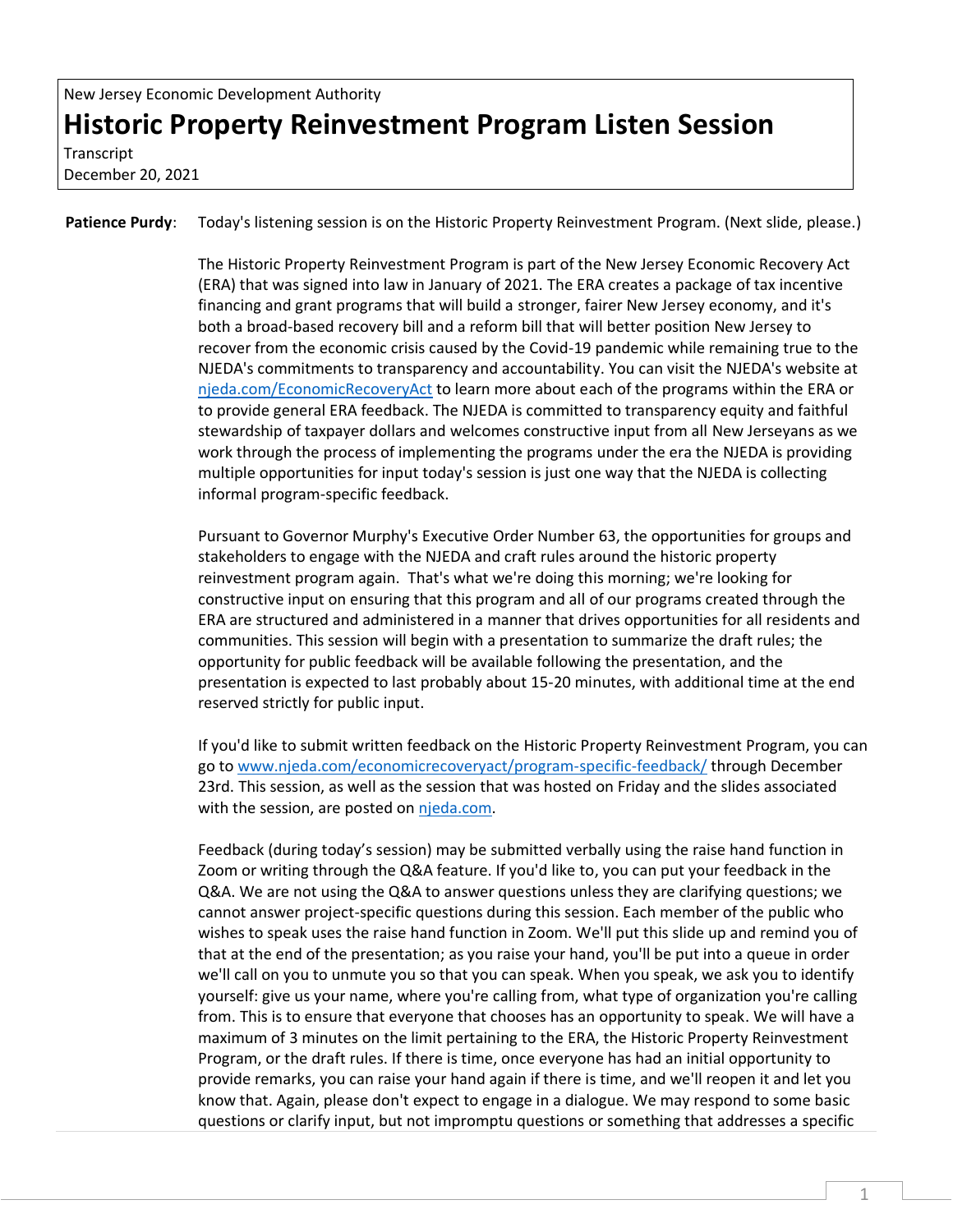project, as this is not the forum for that. We will remind you to maintain proper decorum and civilly provide your remarks.

At this time, I am going to turn the program over to NJEDA CEO, Tim Sullivan. He will give you a bit of an overview on this program and how it differs from some of the others within the ERA, Tim…

## **Tim Sullivan**: Welcome, good morning. Great thanks for your patience this morning, everybody. First things first, thanks for taking the time to be on this call on Zoom because you know it is a busy time of the year: it is wrapping up the year and heading into the holiday season. It is cold as hell, that has nothing to do with how you spend your time, but it is very cold. You have a lot going on, so we really appreciate your time.

We've been in the habit of doing these sessions now for the last seven or eight months. As we roll out the programs of the ERA, consistent with Governor Murphy's executive order sixtythree, which directs agencies like ours to do kind of pre-public consultation. Pre-public comment consultation has been a valuable tool for us to generate good input and good feedback into our programs. Hopefully, the historic program is no different. We've put forward a draft set of regs and rules that Aidita and others will take you through in a few minutes. We think they're pretty darn good, we know they're not perfect, and they'll only get better and be improved by the public input.

This is a really important program that I am really excited about. You know, some of the programs in the Economic Recovery Act get a little bit more attention, things like *Emerge* and *Aspire*. These are successors to predecessor programs like *Grow* and *ERG*, and the Historic Tax Credit. It is brand new prior to the Governor signing this bill about a year ago. New Jersey was one of only eleven states that did not have a state-level of property, historic property tax credit. I do not know why, but now we are off that list and we are on the good list the forty states that so.

From a policy perspective, one, preservation is a laudable goal in and of itself. But, two, if you think about the innovation economy, quoting Jane Jacobs – with some degree of irony for a sort-of recovering-banker and economic development person – but to quote Jane Jacobs, you know new ideas need old buildings, something she used to say about you know cheap historically significant space places with good industrial bones for innovation economy to take root, either as housing or as workspaces. We think this is a really important component for our, not just our community development ambitions, but also our economic development and innovation ambitions. If you also think about it from a policy perspective, if you drove around downtown Trenton, where I am this morning, or Camden, or Paterson, or Newark, or Jersey City, you see in lots of places beautiful historic structures. They often need a little bit of love and are in a little bit of disrepair. If we are talking about them as redevelopment targets, it's because there's something that has kept them from getting redeveloped, we think this historic tax credit could be the catalyst for finally getting some of these buildings back to productive reuse. This is a really important goal in its own right, for our innovation economy, and for our cities in particular (long with our suburbs and rural communities which have historically significant properties as well). New Jersey's history goes back pretty far, we've got great, beautiful examples of architecture and places where significant things happen that we want to preserve, protect and re-energize. We think this tax-credit is a powerful tool to do so, but it will only work if we get it right. I think, again, I think, we are pretty close to it. I think the first draft that came out a week ago, rules and regs, is pretty great, but it only gets better from here with good input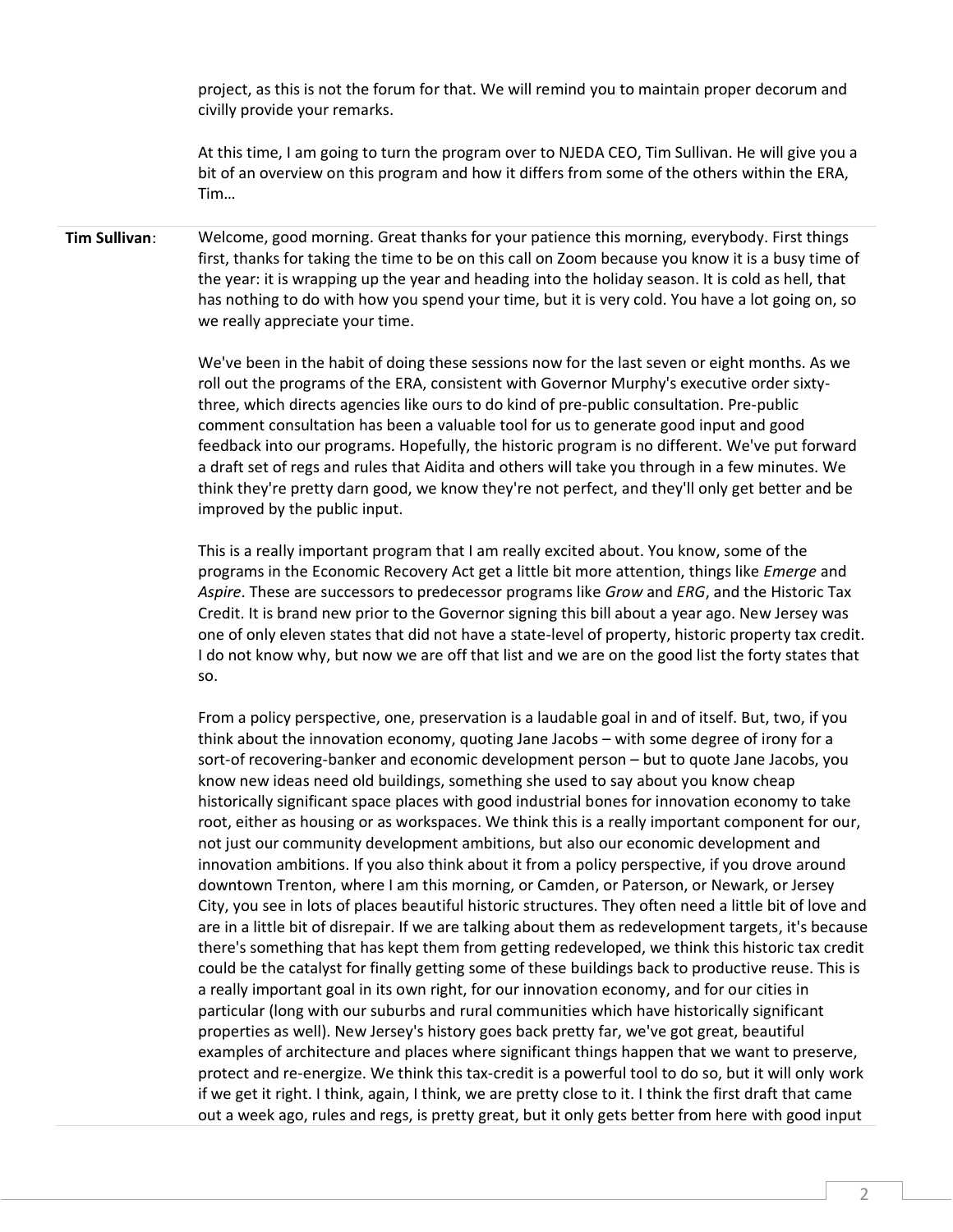and feedback. With that, I will hand it over to Aidita to talk us through what is actually in this proposal, then we will listen and hopefully learn something.

**Aidita Milsted**: Thank you, Tim. Alrighty, so we're going to go through some of the key components of the rules as it was stated before, you can access the actual rules on our website you can visit the website a[t www.njeda.com/economicrecoveryact/program-specific-feedback/.](http://www.njeda.com/economicrecoveryact/program-specific-feedback/)

> I wanted to make two things clear throughout the presentation. Any text that you see that is highlighted in light green means that there are areas where we have used the rules to add clarity to the legislation. So, it's not that we changed something, it's that we have clarified what's already in the statute. Anything that is not highlighted is something that was written into law. We have no discretion to make any changes. Alrighty, what is the Historic Property Reinvestment Program? It's a program that, as was just stated, was established under the Economic Recovery Act of 2020, and it was set up in a way that can work in conjunction with the federal historic tax credit program. It provides tax credits to incentivize historic rehabilitation in New Jersey. Applications for the program will be due by a pre-established deadline. Awards are going to be based on competitive scoring. The program focuses on historic preservation as a component of community development, and it's also set up with the goal to bolster smart growth investment focus in the rehabilitation of existing identified historic structures with the ultimate goal to in many cases be able to help bring often underutilized properties back to productive use.

> Obviously, by doing these things, we're also encouraging long-term private investment into the state at the same time preserving properties that are of historical significance. Like all the other programs in the ERA, it is also the program that includes some fiscal protections to make sure that the money spent is spent the way it's supposed to be spent. Some of the key features of the program, and I'm going to go through these very quickly and we'll go into a little more detail later on, but the program is capped at 300 million dollars over six years. That's 50 million dollars per year. There is an option for any unused credits at the end of the year to be rolled over into the next calendar year, or to the next non-calendar into the next year and then it also has an option for funds from a subsequent year to be used ahead of time.

> In some very specific cases, the awards would represent 40 to 45 percent of rehabilitation costs. Which are eligible costs within, depending on the type of project with 40 percent of rehabilitation costs for qualified properties. We'll go into detail what that means but that's like the standard project up to a maximum \$4 million. For qualified properties that are located in a Government Restricted Municipality or in a qualified census tract, that's up to a maximum of \$8 million. Then there's some projects that have a transformative property in them, and this is a significantly higher bar to cross. Those projects will be able to get up to 45 with a maximum of 50 million. The tax credit will be awarded via a competitive application process, again there'll be a set up deadline for applications so then all the applications can be reviewed at the same time and scored. The project and business entity, which is the applicant, must also pay prevailing wage for all construction and for building services for 10 years following project completion. Here is just kind of a quick project timeline. Like I said, the way the project starts as a business entity, or the applicant will submit an application by a pre-established deadline. At that time all the applications that will be received will be reviewed and scored.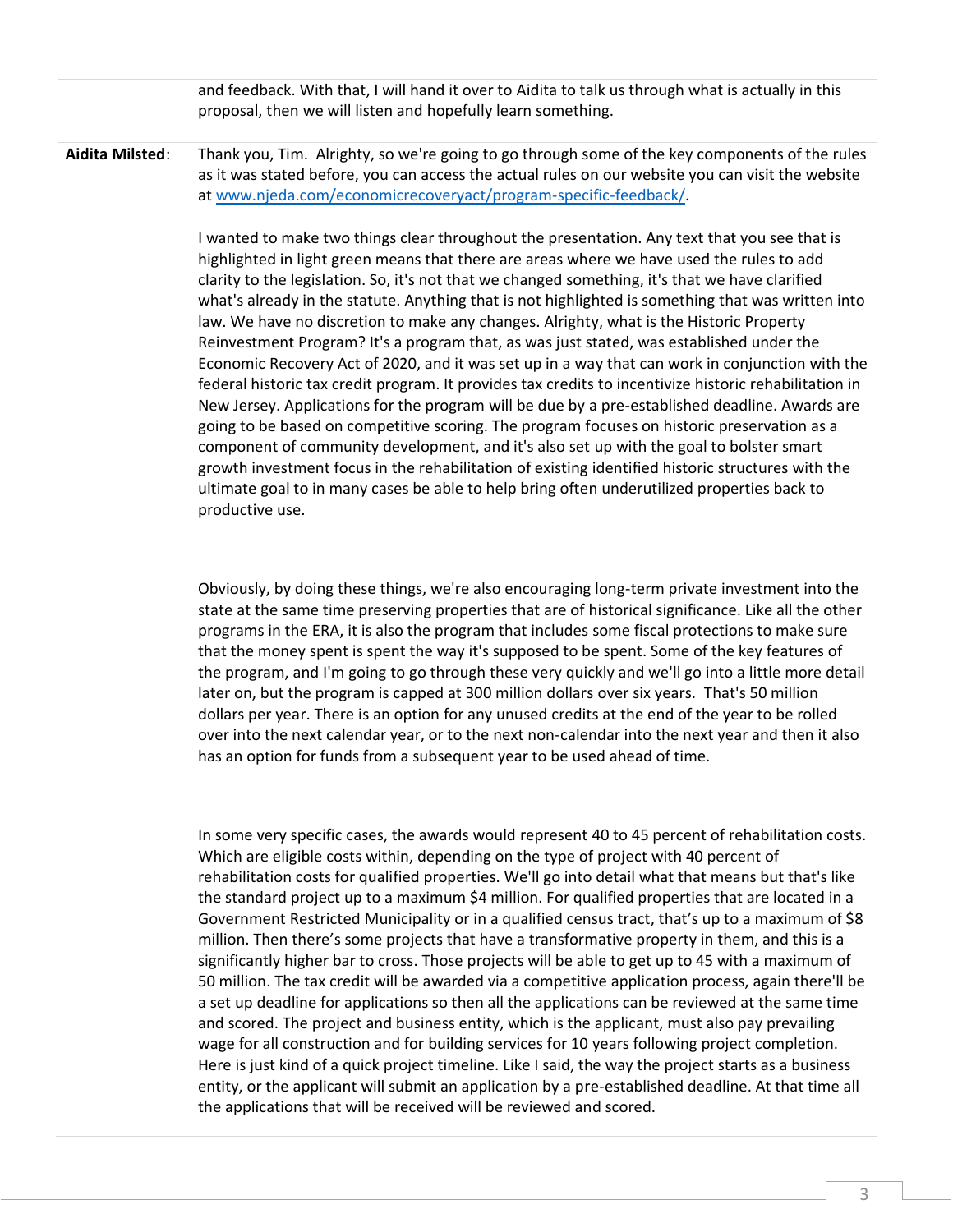The review will take two parts. There is one side that would be looking at the underwriting financial requirements and legal requirements, like legal reviews. At the same time, they will be looking at the criteria that is the score criteria. Then that will result in the ranking of the applications. Once the reviews and scores are done, that top ranked project will be presented to the board, to the EDA, for approval. Once the board approves the top ranked, at that time, business entities are able to appeal the board action. That is the one time that you are able to appeal. So, whether it is because you believe there is something that you were on your scored unfairly or you do not agree with your score, you believe that there is something missing, or you were told something was missing but you included or whatever your reasoning might be. This is the time to do it, following the board approval. Then we will be looking at a full review of the Secretary of the Interior's standards, The statute requires substantial compliance with the secretary of the interior's standards. We are looking at this compliance in two parts, as part of the review of the application. We are looking to look at a project approach and what the project describes. That's how they're going to be dealing with the secretary of the interior's standards and general information. As a whole, however, once the approval occurs, that is when a full review for the secretary of the interior's standards will occur. At that time, we will do that because it is after the scoring is completed that would allow us to go back and forth. This would happen normally as part of the federal tax credit program application. You'll be able to go back and forth if there are any concerns or issues to make sure that compliance is reached. Following this set together at this time frame, board approval to the rehabilitation of the agreement depends. It could be up to the maximum year and if this is the time we will go through the secretary of interior's standards. We will also go through any conditional approval that you may have had. If you need some final financial documentation to submit, and all that stuff will be happening through this time. Then you will have a rehabilitation agreement once your rehabilitation agreement is done and signed; this is when the clock for the project starts. That is when the construction occurs, and it will depend on the project.

Whether the project is a straight single-phase project or a phase project, it would be between twenty-four months or sixty months. That is the clock that starts at the rehabilitation agreement, once the construction is completed. You have basically the building goes into service that is when you will submit you have a time frame to submit certification of the work that was completed. The issuance of the tax credit at that point is technically a kind of project completion. But then there are two requirement time periods that come after that so there is a requirement of five years post completion for annual reports. At this time, you have to provide information and to confirm that no changes have been done to the property, since they were done. If nothing has changed the property to such a degree, that it would not meet the pro project program requirements, haven't you still in compliance with the secretary of the interior's standards. That will be for five years, then past those five years then you have an additional five years, for a ten-year total. When there is a ten-year prevailing wage building services requirement, and will be again, in most cases from the end of the project to then ten years subsequent to that.

Now we will talk a little more detail about the different specifics of the project and the program. First, we will talk about eligibility. There are the general eligibility criteria, I am not going to go into detail with them now. But we are going talk about each of them individually. The first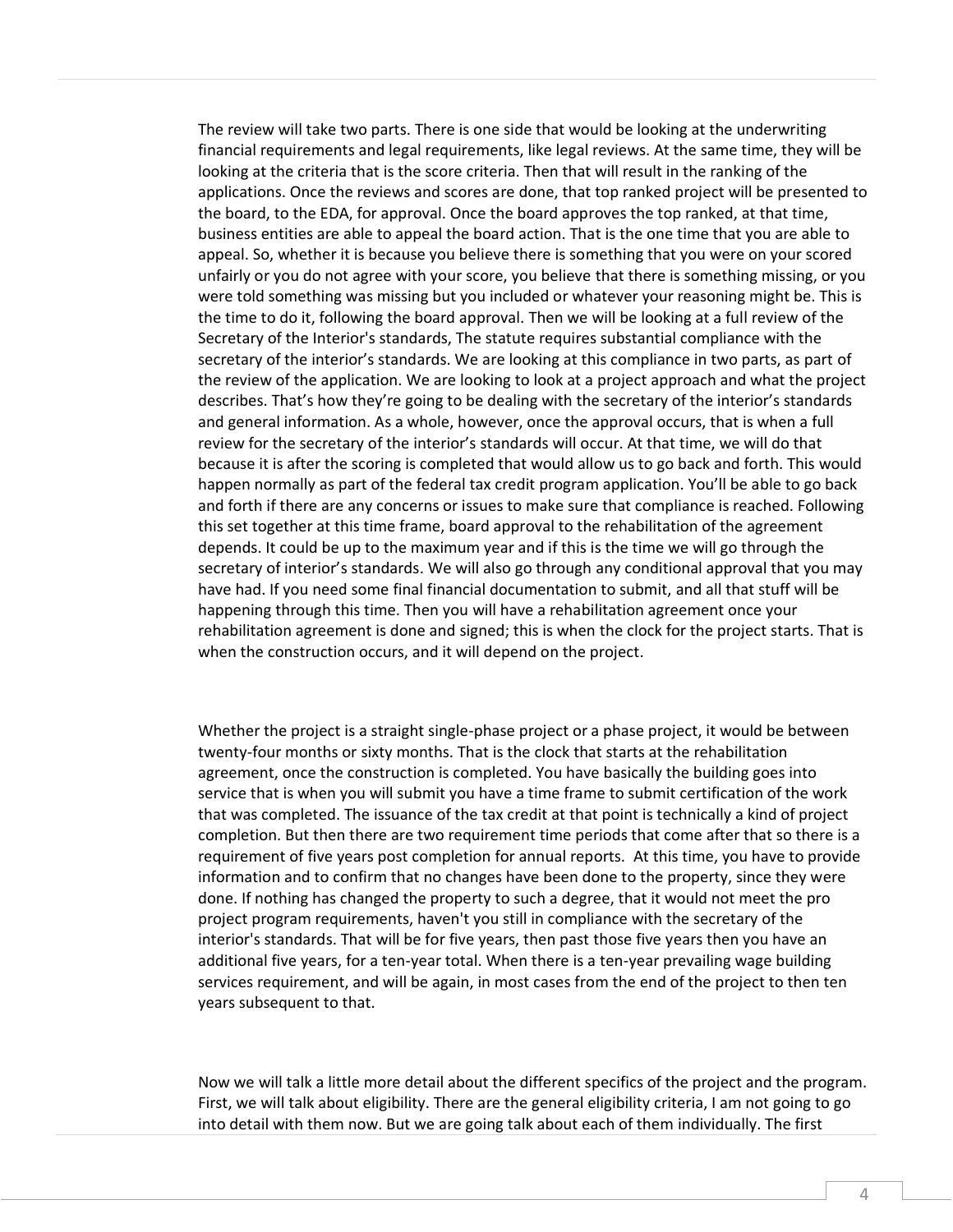requirement has to do with economic feasibility and basically means that the business entity must demonstrate at the time of the application that without this tax credit the project is not economically feasible. This is everything from the money at hand, plan on what is going to happen with the building, and all your financials for the project. There is a gap there, it is just not possible without this help, and somewhat linked but slightly different. We also need a project financing gap. With the financing gap you must show that there is a financing gap that exists. Basically, that you tried every other avenue possible to get financing for the project, and you still have a gap. This financing gap has to be equal or less than the fine than what you are looking for. The money you are looking to get so you cannot have a financing gap. For example, of one million dollars but then be seeking a \$4 million tax credit. So the command spanner contract construction is also one other requirement. Basically, what that means is you could not have started construction or any rehabilitation activity at the site prior to submitting an application.

So, you could not have started physically working construction work on the project before you applied. You cannot do any work or any active construction activity until after the execution of the rehabilitation agreement. Then with regards to equity, the project must include business entities contributed equity. Thus, applicant equity of at least 20 percent of the total cost of rehabilitation. However, there's one exception which is for projects that are located in a Government Restricted Municipality, those are Trenton, Atlantic City and Paterson there the equity on those municipalities; on those locations will be only ten percent. There's also some requirements that have to do with the cost of the rehabilitation, and I believe this is pretty overrated on the same requirements for the federal program, which is the selected cost of the rehabilitation. Now when we talk about the cost of rehabilitation, we talk about the eligible cost that cannot be less than the greater of either the adjusted basis of the structure or the qualified property or transformative property as used for federal income tax purposes, which means basically the value of the structure or five thousand dollars. In addition, if the project is going to be a residential project there are some requirements. Number one because we're talking about a program that applies to income producing properties it must be a residential property to be used for a rental purpose and it also must contain at least four dwelling units. In addition to that, for any newly constructed residential units you must reserve at least 20 of the units for low- and moderate-income households. Finally, the most generic eligibility of them all is that the project has to be a rehabilitation project. The statute defines that, and the rules define it as a special construction project or improvement or phase of a project or improvement undertaken by a business entity that includes the rehabilitation of a qualified property or transformative property. So what exactly is one is the qual qualified property or transformative property? That's what we're going talk about now. We're talking about rehabilitation projects and what it is, so the rehabilitation project has to include either qualified property or transformative property next slide so a qualified property it has basically obviously has to be in the state of New Jersey. It has to be an income producing property and then on top of that, it has to be designated already so it has to be designated as either individually or located in a historic district that is either in the National Register of Historic Places, the New Jersey Register of Historic Places or the Pinelands commission. If it's in a district, it needs to be contributing to the district, or it could also be a property that is again individually identified or located within a district that has been identified or registered for protection by a municipality in accordance with criteria for identification or registration that the officer has approved, so the officer is the state historic preservation officer.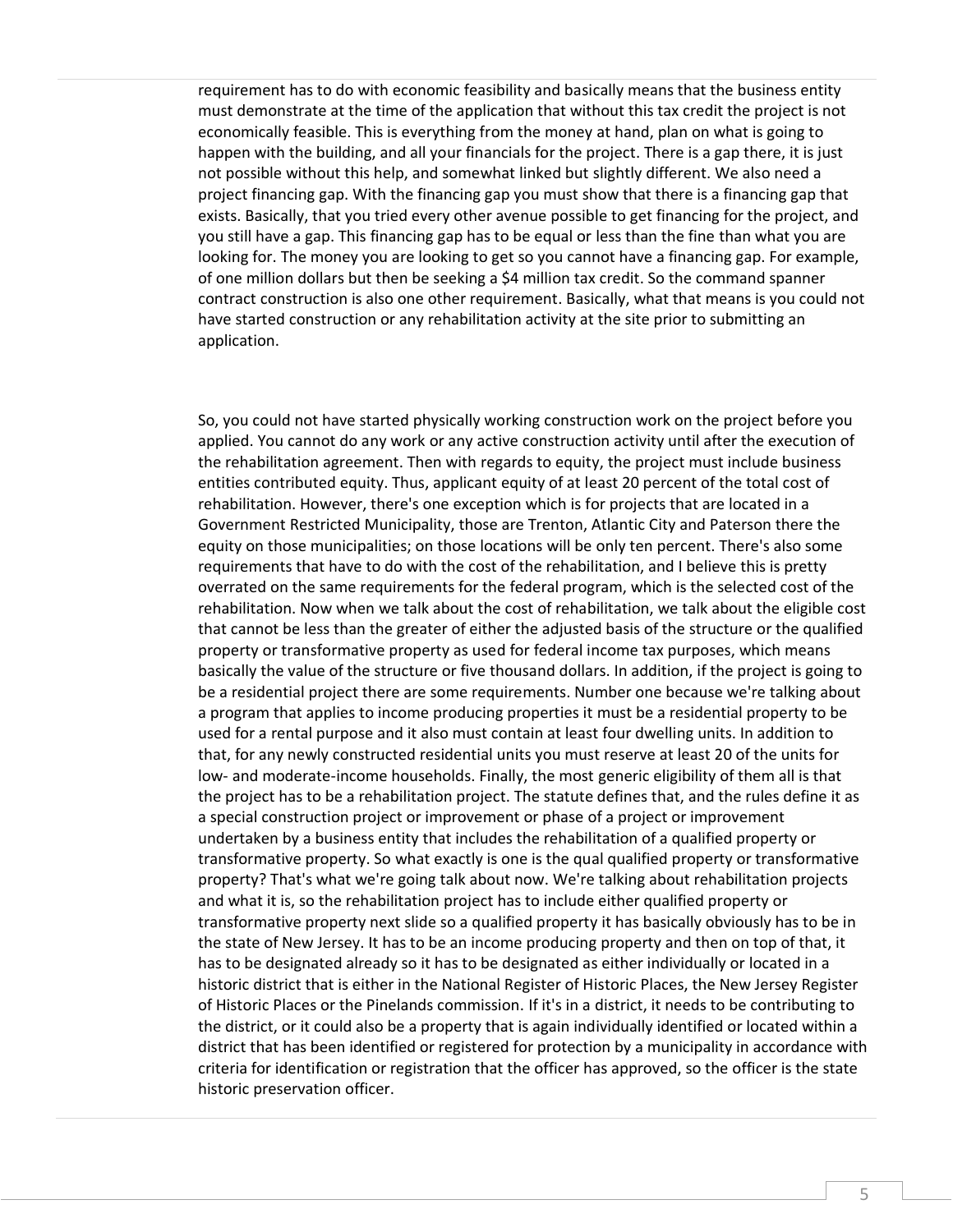At this time, what that designation would mean is basically a property that has been identified by a certified local government as approved by the program in the historic restoration office runs. Again, even in that case, just like when it's registered in the New Jersey, National, or Pinelands, if it's in a district it needs to be contributing to the district next already so a transformative property is a little different and it has a significantly higher bar that's why then the prod the funding available on the tax credits that a transformer project could obtain are significantly higher. So, first there's an income, the income producing property is looking to have a significantly more demonstrable impact. We're looking for something that the applicant will demonstrate to the authority's satisfaction, that the property will generate substantial increase in state revenues through the creation of increased business activity within the surrounding area. On top of that, it needs to be individually listed in the New Jersey Register of Historic Places. In the other designation for qualified properties it could be individually, or as part of the district for a transformative property it has to be individually listed in the New Jersey register. Then it needs to have received the determination of eligibility from the keeper of the National Register of Historic Places not listed in the register, but have a determination of eligibility from the keeper and this determination has to have been in place by the time of the act being enacted. It's if you don't have a determination of eligibility at this point it's not like you could say it's a determination you can seek in the future. In addition to that there's a requirement with regards to location, so the project has to either be within a one-half mile radius of the center point of a transit village and within a city of the first class; that is right now Newark and Jersey City. It can also be located within a government restricted municipality; those are Trenton, Atlantic City, and Paterson. The other thing that defines the rehabilitation project is what the selected rehabilitation period is. The selected rehabilitation period is something that must be chosen by the applicant at the time of application. You can select one of two periods which is either an up to a maximum of 24 months for projects that will be completed in a single phase or up to a maximum of 60 months for projects completed. In distinct phases for projects that are completed and distinct phases, those phases need to be clearly defined as part of the architectural plans and specifications. Now with regards to award size, the award sites will vary depending on the type of project. The regular whenever we call a regular project, which is a project that has this qualified property. It could be anywhere in the state that would be 40% of the cost of rehabilitation, which is an eligible cost up to a maximum of four million then for projects that have a qualified property. That is in a qualified incentive track or in a government restricted municipality, now we're talking about 45 % of the cost of rehabilitation up to a maximum of eight million.

For transformative properties, projects that have a transformative property now we have a forty-five percent of the cost of rehabilitation up to a maximum of \$50 million for that project. We'll talk about the review of the application, like we said we're looking to do this as a competitive program. So, we'll be reviewing applications based on scoring criteria, specifically we're going to be looking at these factors that have to do with the significance of the property. The potential thread, the project concept and the team site control and impact on the neighborhood and we will be able to receive tax credits the application will need to meet a minimum score.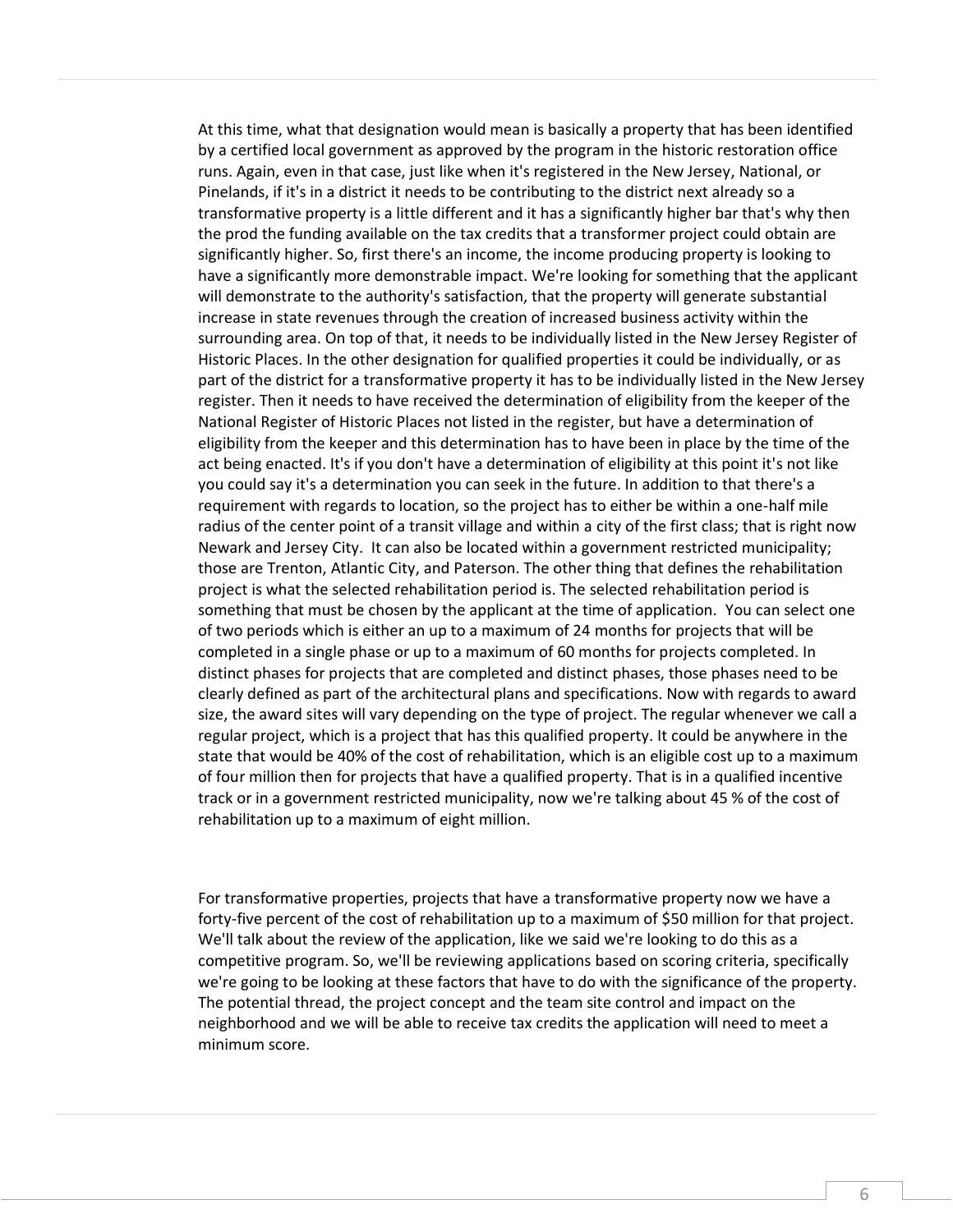Just to provide a little more clarification on exactly what we're talking about with regards to the criteria. So, with regards to historic significance we're talking about what type of designation the property has right, is it just say listed in the National Register State Register or Pinelands or by CLG. Is it a national historic landmark, what it looks like, how much historic fabric, how much integrity is left on the building, is the type of significance on the state level, national, or local level? Is it a rare example, is this something that has been clearly identified that is one of only a few examples of the type? Or whether it's type or association, so it's associated with an event is the only site associated with an event always alike. With regards to the threat to the resource, we're looking particularly at the condition of the site. What's the condition of the property are we talking about a building that has significant building envelopes issues, like there the roof is leaking, there's windows and doors missing? Are there significant structural conditions on the property or in the building that poses a threat for the building being lost? Is the building vacant with no utilities and how long has it been vacant? It is their threat of encroachment, it is their everything around it is being engulfed by some development and it looks like if this building is not brought to life again that it will be engulfed into and probably demo to be part of another development happening. With regards to the project concept, and team we're looking at what's the project approach.

With regards to project approach one of the things we're looking at is what the proposal is with regards to compliance with the secretary of the interior's standards. That includes everything for treatment of finishes and fabric and the building as a whole use of the building. Proposed treatment for projects that involve any kind of ground disturbance proposed treatment of any potential or known archeological site.

We also look at the team's experience -- how experienced are the members of the team with regards to projects of the same type of size or complexity. We're looking at the project schedule in general. Is it a realistic schedule or are we being told that the project's going to be completed in 20 months when is a project that really would take five years? Then the same thing with the construction cost estimate. Are the numbers reasonable in keeping with industry standards and the permitting status? That is more to see how far and close you know shovel ready the project is. Have you already gone through all your permitting, have you gone through local sounding boards, if you needed to? Review with the EP or the state agencies, are those completed so anything with regards to permitting or reviews that are required ahead of the project starting. Site control, we're looking just to see if you own the building or do you rent the building. Is there an agreement in place or is this just you're looking at potentially getting a lease agreement or purchasing the building. So at the very least you need to show that you have an agreement with the current owner, for either a lease or a purchase of the property. But we'll be looking at how far along those things are.

Lastly, we look at the impact on the surrounding neighborhood and that has to do with what good the project's going to do for the neighborhood. Is it going to address an unmet neighborhood need? Is there community support for the project, and if there's the potential for the project to attract businesses or small businesses or employers to the area? We have a couple of additional information we wanted to also highlight. One of the important things in the program is that it allows for there to be a co-applicant for submitting the application. The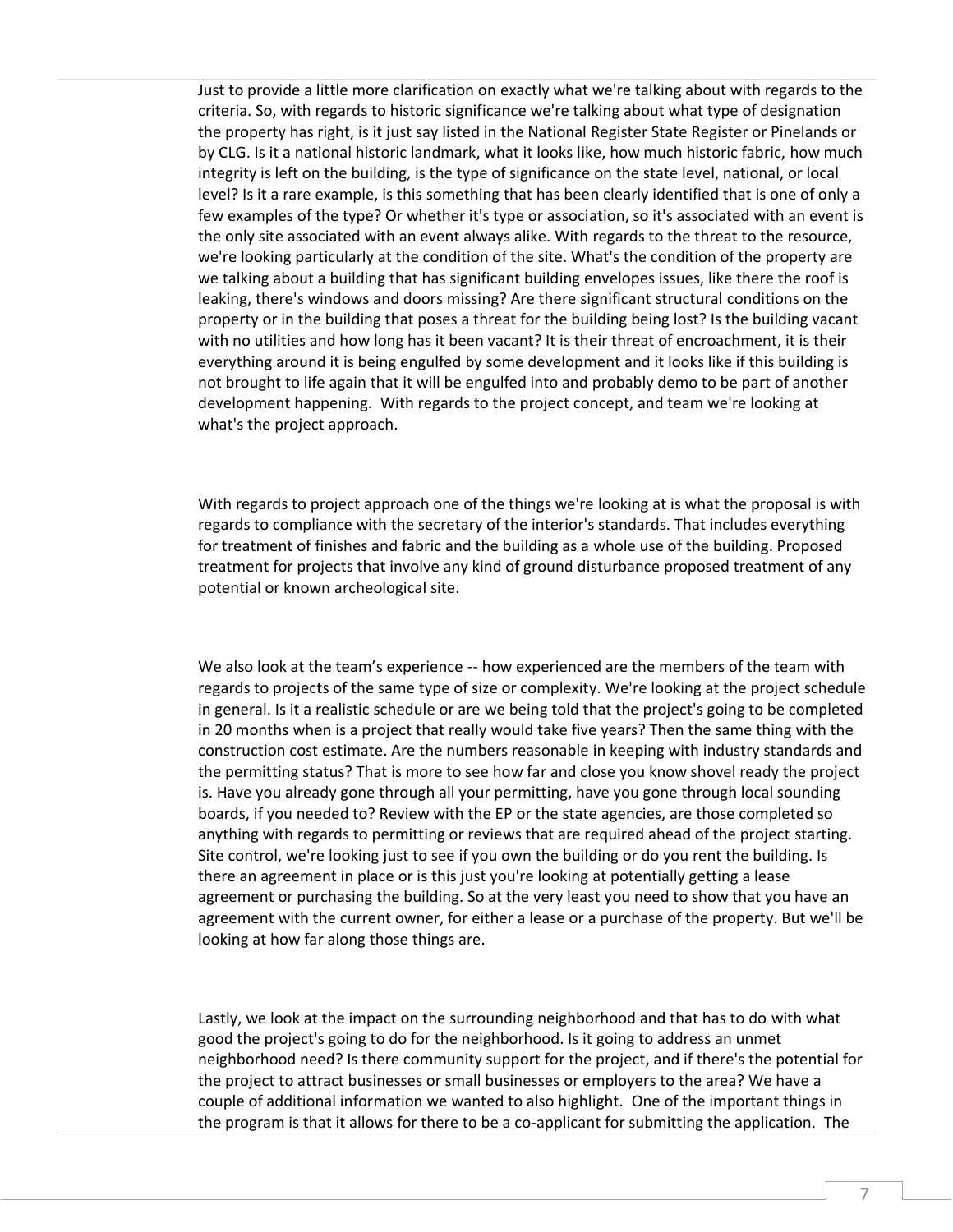applicant is defined as a non-for-profit organization, so it has to be a  $501(c)(3)$ . That's defined by the IRS and or the internal revenue code. It cannot be just a random not-for-profit that you get on board just to be able to use it for this, it has to be an organization that is contributing to the project whether it's capital real property services. If you know that the non-for-profit owns the building they lease, they're releasing the building and using the building they will be managing programs as part of your project.

Once the work is completed and something like that in that case you have to have a participation agreement within the business entity or the developer and this co-applicant showing what the relationship will be the benefit of this co-applicant is. That will allow on when in for a project that has a co-applicant would allow for the credits to be issued to the coapplicant which and then what ultimately that means at the end of the day for the bottom line is that if you're selling or transferring such set credits can be done through the not-for-profit, that way there's no sales tax on that. There's also the prevailing wage requirements which we mentioned earlier, the prevailing wage requirements cover the entire cost during construction. Then for building services which for the most part are janitorial type of services like cleaning services and they extend for 10 years after. That is a clarification on what that 10 years means depends on the type of project you have, so for a project that is a single-phase project which is only 24 months it starts the clock at the project completion. However, for a project that is a 60 month project that has multiple phases, the clock will start at the completion and certification on the first phase that is completed. Then we also have some affirmative action requirements and that will apply completion or us equal to the prevailing wage for two years after the first tax credit is issued so again for a 60-month project, it is after the first phase is certified that's where that requirement time frame goes from.

The program allows for transfer of the certificates for one time only, so once you transfer to somebody or sell it to somebody that person is not able to sell it or transfer. There are requirements with regards to how much can be charged for them. So, the transfers cannot happen for less than eighty percent of the cost, the credit amount or the value of the credit amount which basically is 85 cents on the dollar. This is with the exception of residential projects that consist of newly constructed residential units that have received federal lowincome housing tax credits. In that case then the transfer value could be 75 percent as low as 75 percent again is 70 cents on the dollar and once again the purchaser or signee is not able to make any subsequent transfers once they purchase those credits. Finally with regards to the transfer we also - and this is in the statute and in on the other programs under the ERA - once a transfer is approved, information will be posted to the NJEDA website with regards to that transfer. This is one of those transfer transparency measures. The information (that will be listed) is what's here on the screen, which is the name of the transfer, the name of transferee, the value of the certificate being, what is the state tax against that they may apply the credit and then how much it was paid for transfer already.

So now, staying with the 'money' talk, we'll talk a little briefly a little bit about what we're talking about regarding program fees. We have divided what --- there's three tiers on the program fees. On the first tier is projects that have a rehabilitation cost up to \$10 million. 'Rehabilitation cost' means eligible cost - this is not total project cost, this is just eligible cost. So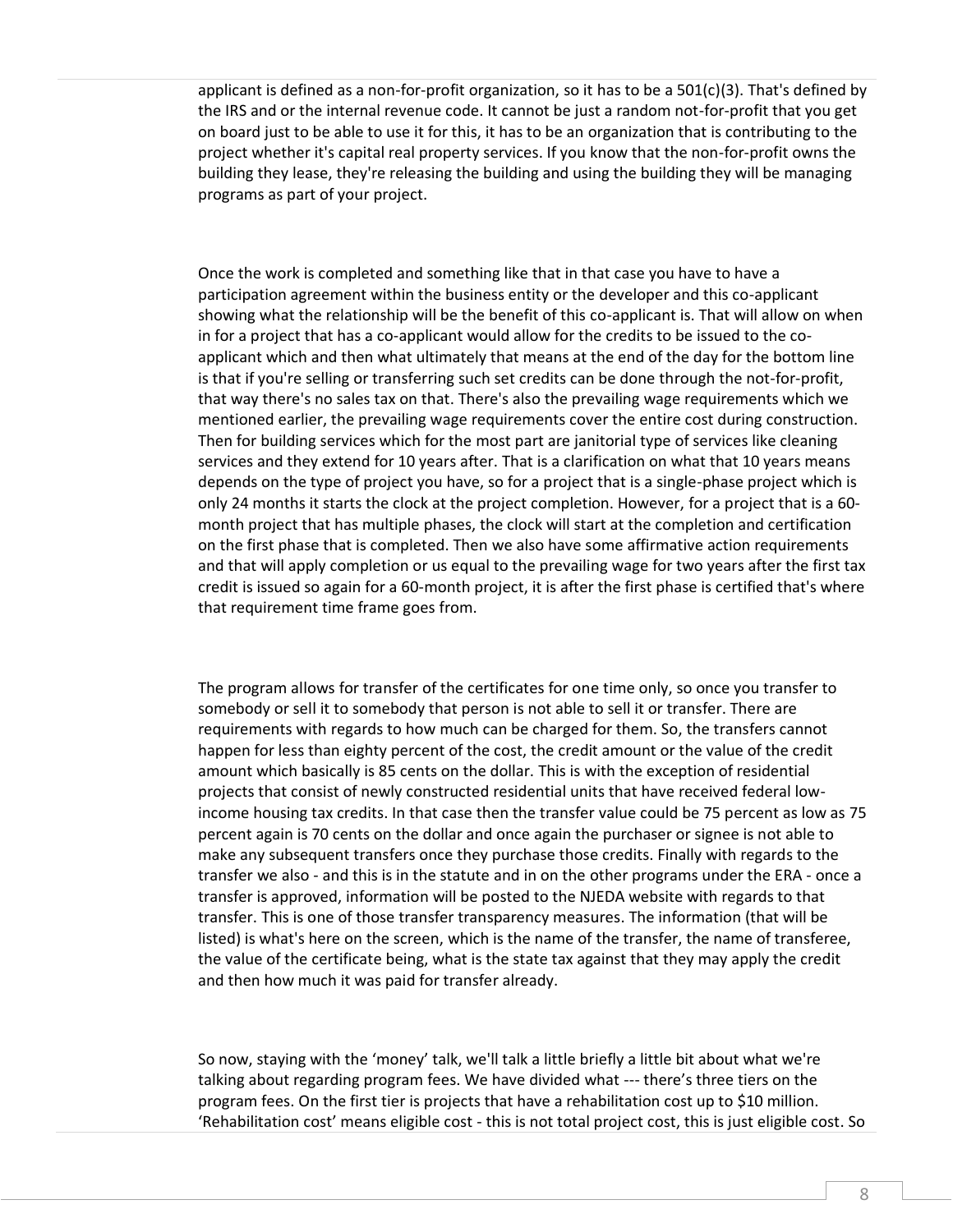for a project that has cost up to \$10 million, we have a number of fees, so we're looking at an application fee and all of the different tiers will have the same fees.

The 'application fee' is a fee that comes in as you know we would think with the application, then we have an 'approval fee' that is due right before we go for board approval. That fee is the only one that is reimbursable should the board deny the approval. Then we have an 'agreement fee,' so this agreement fee will happen at the end of that phase we discuss. That is when we're going to be going into a deep review, an in-detail review of the Secretary of the Interior's standards.

After the board approves and you get an approval, but before the agreement they'll be the full review. In this one category [the 'agreement fee'] – it's the only category that there's also a potential discount that has to do with whether or not a project is also applying for federal tax credits. If you have a project for which you have applied for the Historic Federal Tax Credit Program and you have already had 'Part Two' that has been approved by HPO, then what we're going to do is we're going to take that approval from HPO. We are not going to go through the detailed review because we will accept the review that HPO has conducted as an equivalent, and we won't have to go through that review a second time. Therefore, there is a discount, and in this case it would be for a program a project that has gotten that approval that fee would be \$5,000, versus one a project that has not gotten that previous approval which will be \$10,0000.

Then the last two standard fees. We have a 'certification fee,' which is [required] at the time, you're asking for your certificate when you finish a phase or when you finish your project. And that's \$5,000. Then a 'transfer fee' and that's when you're looking for a transfer certificate to sell or transfer that credit and that's also \$5,000.

We also understand that there's cases where sometimes there might be a need for a modification or a change order if something has changed. Unforeseen circumstances have come up. Depending on the type and size of that modification, if it's something that is an administrative type of change, that would be \$2,500 fee. A major change that likely would have to go to the board for approval, then that is \$5,000.

For projects that cost over \$10 million, we have the same fee structure than we did for the other projects, the discount on the federal tax credit here, for prior review is \$14,000 versus \$28,000. The numbers then are all slightly higher for this larger project, if it's over \$10 million of eligible cost.

Finally, we have the transformative projects, which again, the fee structure here is significantly higher because it's based on a potential tax credit of up to \$50 million, so it's a significantly higher credit. Another thing that I wanted to point out with regards to the fees, is that these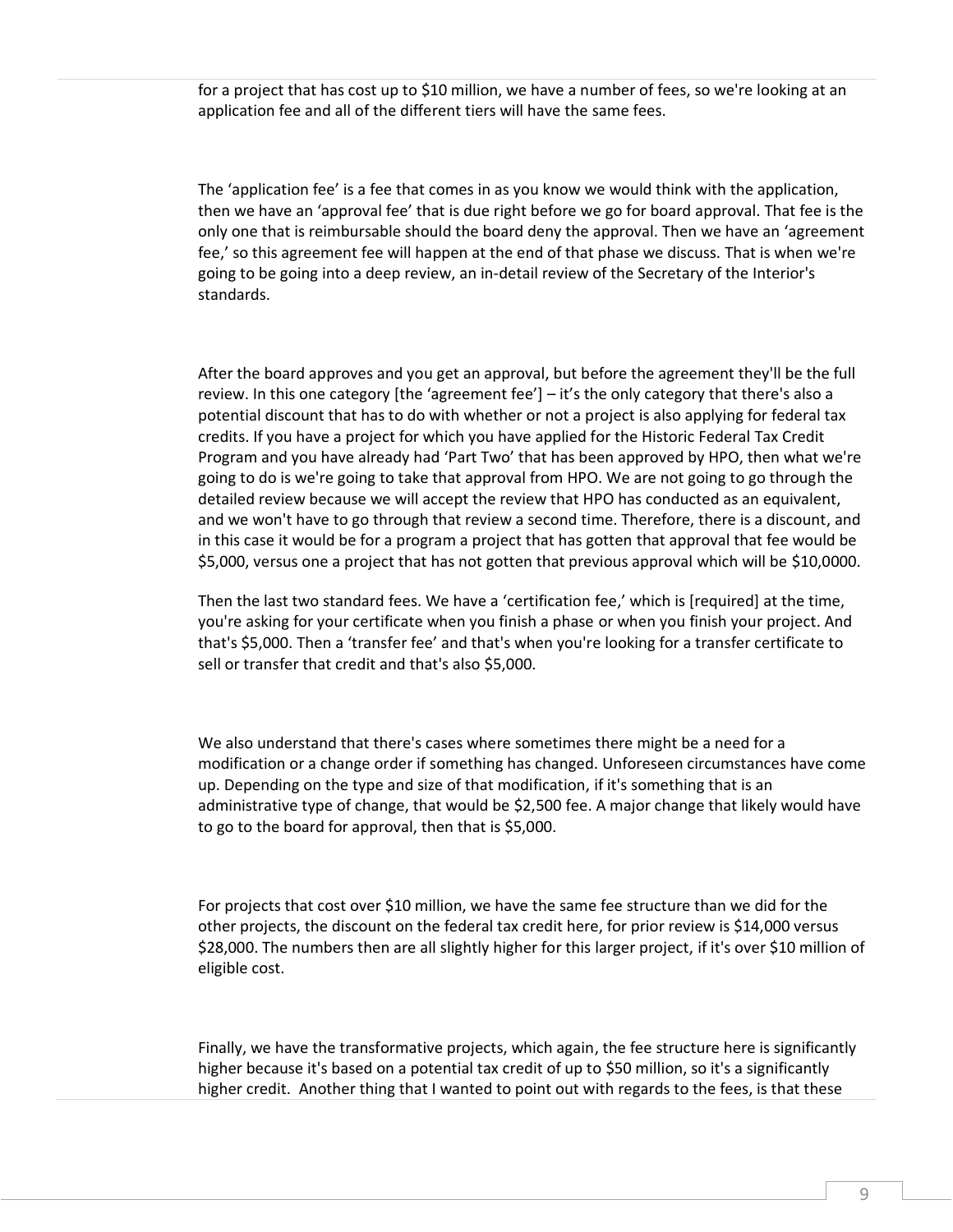fee structure are put together based on expected costs for administering the program and fee structures that have been complete and prepared for other programs in EDA.

Lastly, with regards to fees we have some additional potential fees. We offer two fees for two different types of potential extensions. They're both six months extensions - one is for an extension that you would need prior to the agreement. So this is after the approval, but before the agreement, you have a one-year term timeframe to be able to complete that phase. So if for some reason you were stuck on this, you're missing some of the documentation you needed to submit, there was something that you were not ready, maybe you have everything, but you're not ready to break ground at that moment, so you don't want your clock to start, then that's that a six-month extension, [fee] based on this type of project and size, \$2,500, \$5,000 or \$10,000.

Then there's a similar six-month extension, which is post project completion. There's a time frame of a year after project completion, which is occupancy, building going into service from that point to when you have to provide all the certifications for your final payments and everything done to be able to get your final number for your credit. That [fee] is the same amount of \$2,500, \$5,000 and \$10,000.

And then there's an agreement transfer fee in the case that for some reason the applicant business entity for whatever reason may find himself in need or deciding to transfer their agreement to somebody else. They're not going to be able to finish or they don't want to finish the project and they sell the interest of that, or give the interest on the project to somebody else, there will be a fee for that transfer.

I think that is all I have. I give it back to Patience.

**Patience Purdy**: Thank you Aidita. So, now we are at the public feedback portion of the listening session. As I said earlier in the program, what you'll want to do if you're going to provide public comment is raise your hand in the chat. That will, or in the raise your hand with the Zoom raise your hand, and that will put you in order for providing public comment. What we'll do is unmute you and then ask you to provide your name, where you're calling from, what kind of organization you're calling from, and give you three minutes to provide that feedback. In addition, as we've put into the chat a couple of times you can provide written feedback at [http://www.njeda.com/economicrecoveryact/program-specific-feedback/.](http://www.njeda.com/economicrecoveryact/program-specific-feedback/)

> So, it's always hard to be the first one, but I encourage you. It's a good moment to get your thoughts out there, and help us by understanding what your thoughts are on this program. We'll hang here for a few minutes, and see if anyone's willing to jump into the water with us.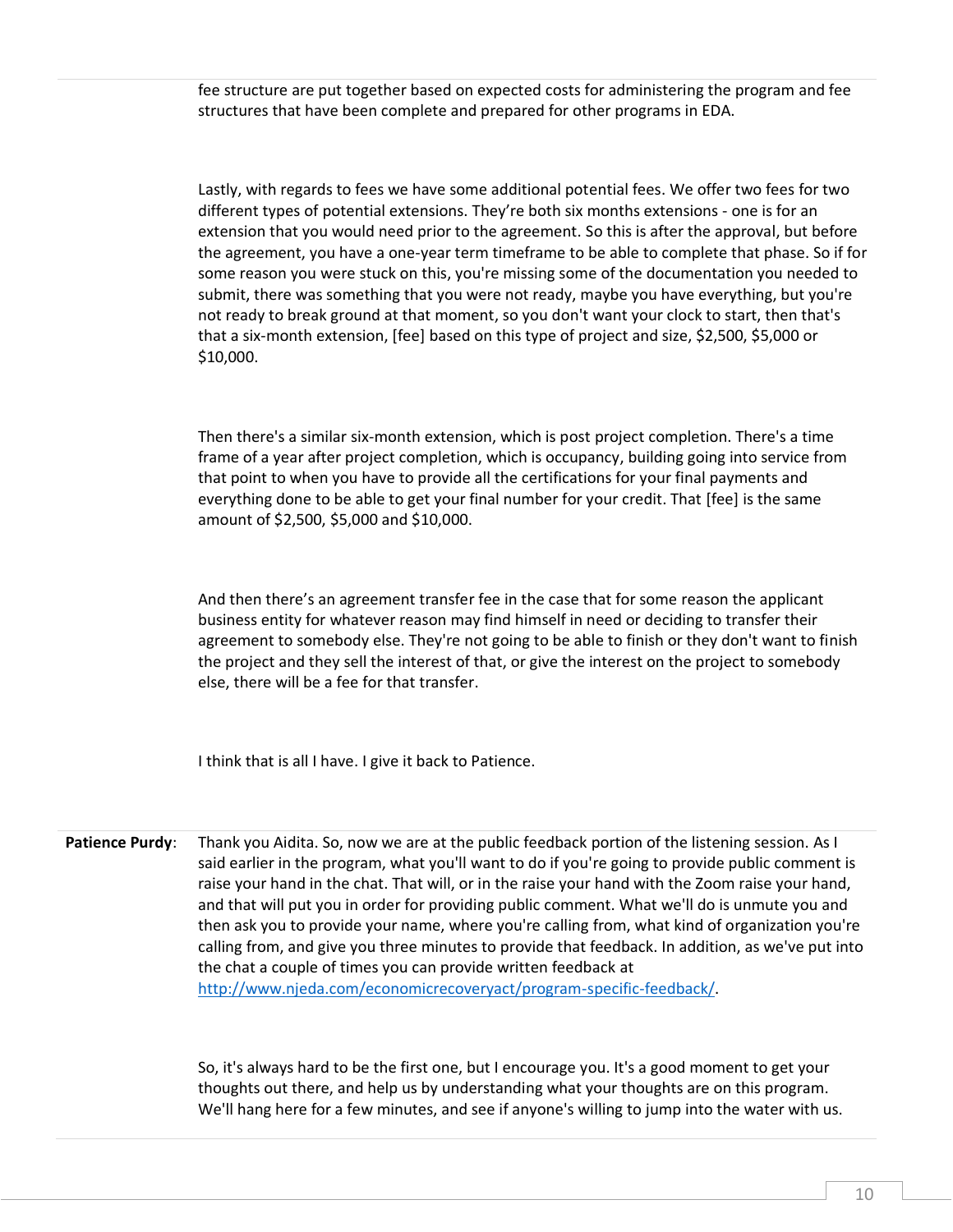|                        | There we go John Hatch, hold on just a minute I'm going to unmute you John.                                                                                                               |
|------------------------|-------------------------------------------------------------------------------------------------------------------------------------------------------------------------------------------|
|                        |                                                                                                                                                                                           |
|                        |                                                                                                                                                                                           |
|                        | You should be unmuted, then I think you have to just click to unmute yourself, and you should<br>be ready to go great.                                                                    |
|                        |                                                                                                                                                                                           |
| John Hatch:            | Can you hear me?                                                                                                                                                                          |
| <b>Patience Purdy:</b> | I can hear you, John. Good afternoon.                                                                                                                                                     |
| <b>John Hatch:</b>     | Good afternoon, thank you for the presentation. It was super, super helpful.                                                                                                              |
|                        | I'm a principal with Clark Caton Hintz, and also with Hx2 Development.                                                                                                                    |
|                        | So, the question for the multi-phase projects, does the tax-credit limit apply for instance if the                                                                                        |
|                        | multi-phase project or multi-year project has several buildings? Does the tax credit limit apply                                                                                          |
|                        | to the project as a whole or each building? Then do you know do you have to do a separate                                                                                                 |
|                        | application for each building? Do you see what I mean?                                                                                                                                    |
| <b>Aidita Milsted:</b> | Yes, you have to start at first with a difficult question. The statute defines property as a<br>structure singular. So, at this point based on that there's an exception if you have some |
|                        | structures that are minor structures, I'm going to say you know, you can argue that maybe a                                                                                               |
|                        | carriage house is not really the main structure. So that still if it's contributing accounts or privy                                                                                     |
|                        | or an ice house or whatever it may be subsequent structures. If you have multiple structures                                                                                              |
|                        | that are equal, the way the statute is written right now it's one property, one building.                                                                                                 |
| <b>John Hatch:</b>     | Got it, okay. I have a second question, if that's okay?                                                                                                                                   |
|                        |                                                                                                                                                                                           |
| <b>Patience Purdy:</b> | Please.                                                                                                                                                                                   |
| <b>John Hatch:</b>     | My second question is, what is the definition of equity that you are using?                                                                                                               |
|                        |                                                                                                                                                                                           |
| <b>Aidita Milsted:</b> | So, the rules actually have a definition of it that provides a little more information, but for the                                                                                       |
|                        | most part it does include some soft costs, which can be covered on the on their 'equity.' There's                                                                                         |
|                        | some costs associated, I believe, with property purchasing, as well as some feasibility types of                                                                                          |
|                        | studies also covered under it. But I would recommend that you look at the definition as it is                                                                                             |
|                        | actually specifically defined.                                                                                                                                                            |
| <b>John Hatch:</b>     | Okay thank you, no problem.                                                                                                                                                               |
| <b>Patience Purdy:</b> | Thanks, John.                                                                                                                                                                             |
|                        | Okay, any other clarifying questions about the rules or comments about the presentation in                                                                                                |
|                        | general?                                                                                                                                                                                  |
|                        |                                                                                                                                                                                           |
|                        | Hi, Dan. I'm going to unmute you, you should be ready to go if you just introduce yourselves tell                                                                                         |
|                        | us where you're calling from, and what type of organization that is.                                                                                                                      |
| <b>Daniel Brenna:</b>  | Sure. Dan Brenna, Ajax Management, based in Trenton. And I'll follow up on John's question,                                                                                               |
|                        | because I think it's important. Let's say there's two buildings on one property and you do them                                                                                           |
|                        | one at a time. According to one of the slides I saw there's a 24-month requirement to complete                                                                                            |
|                        | the project. Let's just say the first building takes 18 months and the second one takes 18                                                                                                |
|                        | months, how do you envision dealing with something like that? Where maybe it's phased, but<br>it's the same project would that be something that becomes Master Plan or how would you     |
|                        |                                                                                                                                                                                           |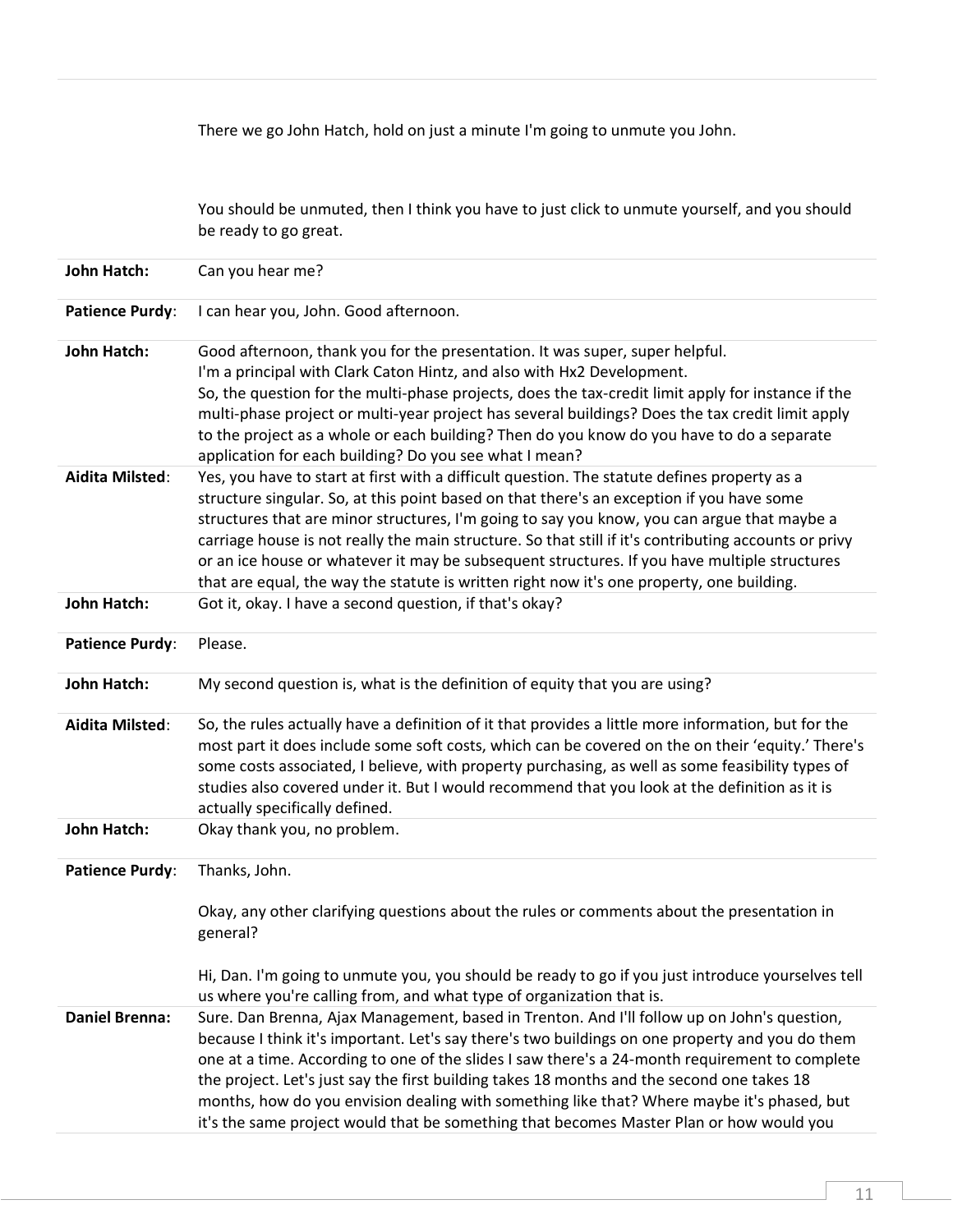|                                                 | envision trying to make sure that a property with maybe two buildings on it could be developed<br>through this program?                                                                                                                                                                                                                                                                                                                                                                                                                                                                                                                                                                                                                                                                                                                                                                                                                                                                                                                                                                       |
|-------------------------------------------------|-----------------------------------------------------------------------------------------------------------------------------------------------------------------------------------------------------------------------------------------------------------------------------------------------------------------------------------------------------------------------------------------------------------------------------------------------------------------------------------------------------------------------------------------------------------------------------------------------------------------------------------------------------------------------------------------------------------------------------------------------------------------------------------------------------------------------------------------------------------------------------------------------------------------------------------------------------------------------------------------------------------------------------------------------------------------------------------------------|
| <b>Aidita Milsted:</b><br><b>Daniel Brenna:</b> | If it is defined as the same project, if you have two separate buildings, you can very much argue<br>that they're two separate phases. The statute talks about distinct phases that are in the<br>drawings and specs. The rules further clarify that they have to be, again, in the drawings and<br>specs, but ultimately that results in some kind of document, either from the architect or<br>permitting. So, if you have two buildings, I think you can very easily justify that - the expectation<br>is that the phasing is something that would apply. For example, if you have a building where<br>you're putting a new addition, and you build the addition first and then you move people to<br>that or you have buildings that will continued to be occupied but that are covered by separate<br>permits. So you can have separate permits, TCOS, or Certificate of Occupancies, or any kind of<br>closing mechanism of a permit and those could all be viewed as a separate phase.<br>And that separate phasing of two buildings would fall under one project which would have the |
|                                                 | one project cap of either \$4 or \$8 million?                                                                                                                                                                                                                                                                                                                                                                                                                                                                                                                                                                                                                                                                                                                                                                                                                                                                                                                                                                                                                                                 |
| <b>Aidita Milsted:</b>                          | Correct.                                                                                                                                                                                                                                                                                                                                                                                                                                                                                                                                                                                                                                                                                                                                                                                                                                                                                                                                                                                                                                                                                      |
| <b>Daniel Brenna:</b>                           | In order to get outside of that cap, I guess, you'd have to break them apart maybe split up the<br>ownership of the project.<br>And, let's just say for argument's sake, just theoretically, there are two buildings on one<br>property and you could subdivide it and it's two projects now, two properties, can those both<br>go in at one application as phased so at least they're both approved at the same time? So that<br>you know once you're done number one, you can do number two through the program?                                                                                                                                                                                                                                                                                                                                                                                                                                                                                                                                                                            |
| <b>Aidita Milsted:</b>                          | So, the trick with this is, that because it's a competitive program there's no certainty that you<br>get one, you'll get the other if you separate them. The other thing is, for them to be separate<br>projects, that they would have to be distinct separate projects you know, whether it's the<br>ownership, financing, and the like, would have to be distinctly different.<br>So when you have multiple buildings on a property, the way the statute is written on this, is a<br>little trickier for that reason, particularly if you have equal type of buildings.                                                                                                                                                                                                                                                                                                                                                                                                                                                                                                                     |
| <b>Daniel Brenna:</b>                           | Okay and are you as part of this process today, seeking public feedback on things like this,<br>where the program might preclude opportunities for a site that has multiple buildings on it that<br>one application might not do the job on it?                                                                                                                                                                                                                                                                                                                                                                                                                                                                                                                                                                                                                                                                                                                                                                                                                                               |
| <b>Aidita Milsted:</b>                          | We're looking for comments on anything that you think that it could be an impediment for you<br>to apply for the project you think something may work or not work. Anything like that. For<br>something like this, I would strongly recommend that you submit something in writing<br>explaining, to go through the website and submit something, and explain how that would affect<br>a project that you envision. Anything that you're looking at that you think the way it is written<br>could potentially impede the ability for the program to be used or function properly, or<br>whatever it may be, we do want to hear about it greatly.                                                                                                                                                                                                                                                                                                                                                                                                                                              |
| <b>Daniel Brenna:</b>                           | There was one slide there - and I apologize because someone distracted me there - you talked<br>about the lowest amount you can sell this tax credit for is 85% of the face value, right? Is this tax<br>credit going to be utilized where the buyer can use it in that calendar year?                                                                                                                                                                                                                                                                                                                                                                                                                                                                                                                                                                                                                                                                                                                                                                                                        |
| <b>Aidita Milsted:</b>                          | It is to be used starting on the calendar year - the tax people would call it the 'vintage year' that<br>it was issued so it is that the year that it was issued on. And it is 85% or 75% for residential with<br>low-income federal low-income tax credits.                                                                                                                                                                                                                                                                                                                                                                                                                                                                                                                                                                                                                                                                                                                                                                                                                                  |
| <b>Daniel Brenna:</b>                           | What's the 75% number?                                                                                                                                                                                                                                                                                                                                                                                                                                                                                                                                                                                                                                                                                                                                                                                                                                                                                                                                                                                                                                                                        |
| <b>Aidita Milsted:</b>                          | For projects that are residential projects with new residential units that are also receiving<br>federal low-income housing tax credits.                                                                                                                                                                                                                                                                                                                                                                                                                                                                                                                                                                                                                                                                                                                                                                                                                                                                                                                                                      |